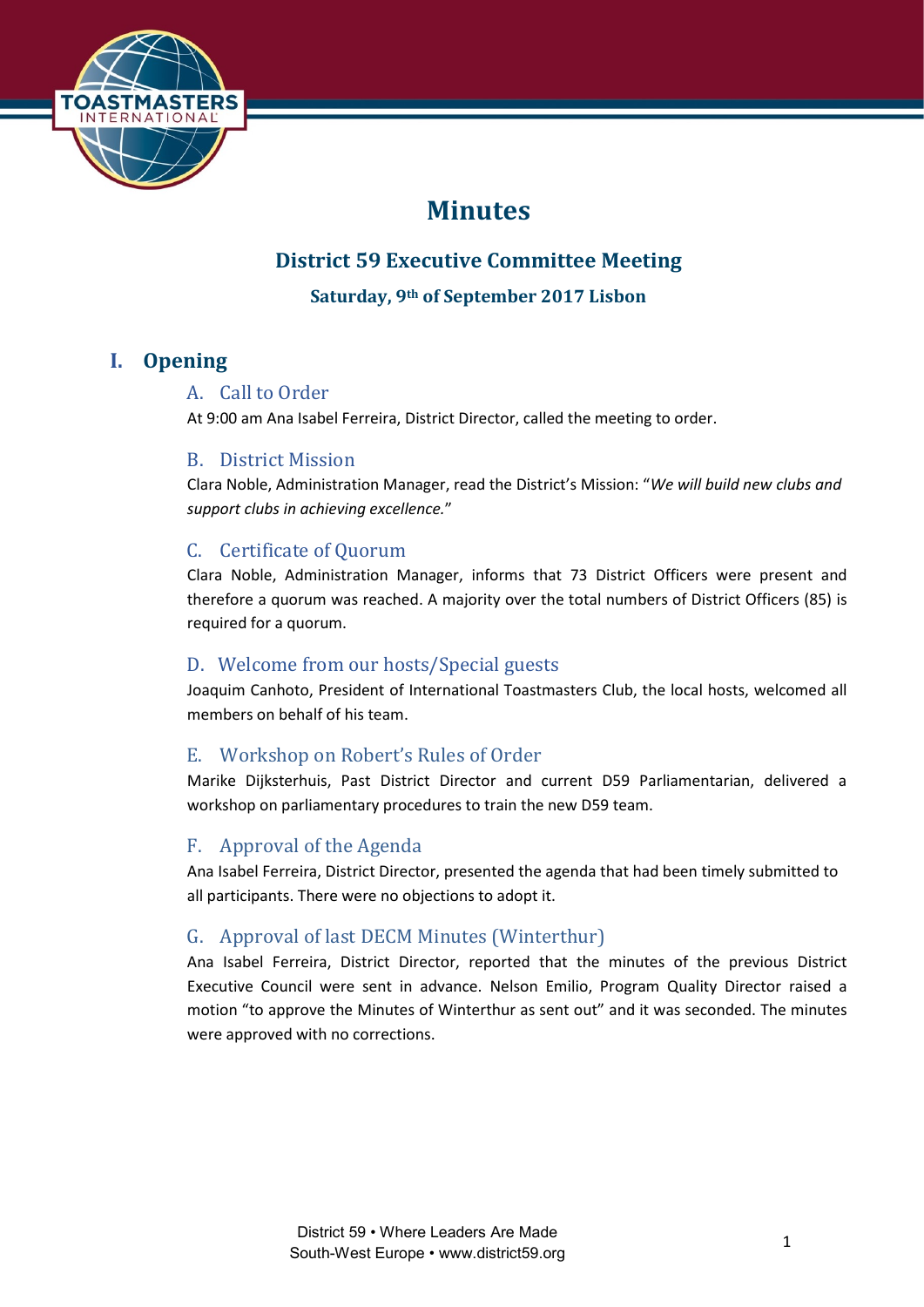# **II. District Business**

### A. The District Success Plan

#### 1. District Vision and Goals

Ana Isabel Ferreira, District Director, informed that District objective is to reach President's Distinguished District status again, and that the main focus this year is to build 3 sustainable future districts with strong leaders and strong clubs.

#### 2. Club Growth Goals

Francesco Fedele, Club Growth Director (future D109) presented on behalf of the 3 CGDs.

The goals for 2017-2018 are to grow the number of clubs by at least 22 and dues collected by at least 15,300 Euros.

Strategies to achieve the 1<sup>st</sup> objective:

- Corporate Summits (coordinated by Francesco Fedele)
- Demo Meetings (coordinated by Francesco Fedele)
- Support Prospect clubs in the Chartering process (coordinated by Siegfried Haack)
- Support Ads in finding new cities for clubs (coordinated by Nacho Arenas)
- Identify a 'Club Growers Network' (coordinated by Siegfried Haack)

Strategies to achieve the 2nd objective:

- Support weak clubs (coordinated by Nacho Arenas)
- Awards (coordinated by Francesco Fedele)
- Identify clubs at risk (coordinated by Nacho Arenas)
- Support understrength clubs (coordinated by Nacho Arenas)
- Support membership growth (coordinated by Francesco Fedele)

#### 3. Club Growth Goals

Nelson Emilio, Program Quality Director for future D107 presented on behalf of the 3 PQDs.

D59 closed 2016-2017 with 70.5% Distinguished Clubs. The goal for 2017-2018 is to increase that number to 75%.

He then presented a report of the Officers Trained per Division and per Club in the  $1<sup>st</sup>$  round.

Finally, Nelson Emilio presented the Program Quality Awards:

- $\bullet$  "Excellence = 7"
- Mentoring Excellence
- Excellence Area Training
- Excellence Division Training
- Club Ambiance
- Excellence Club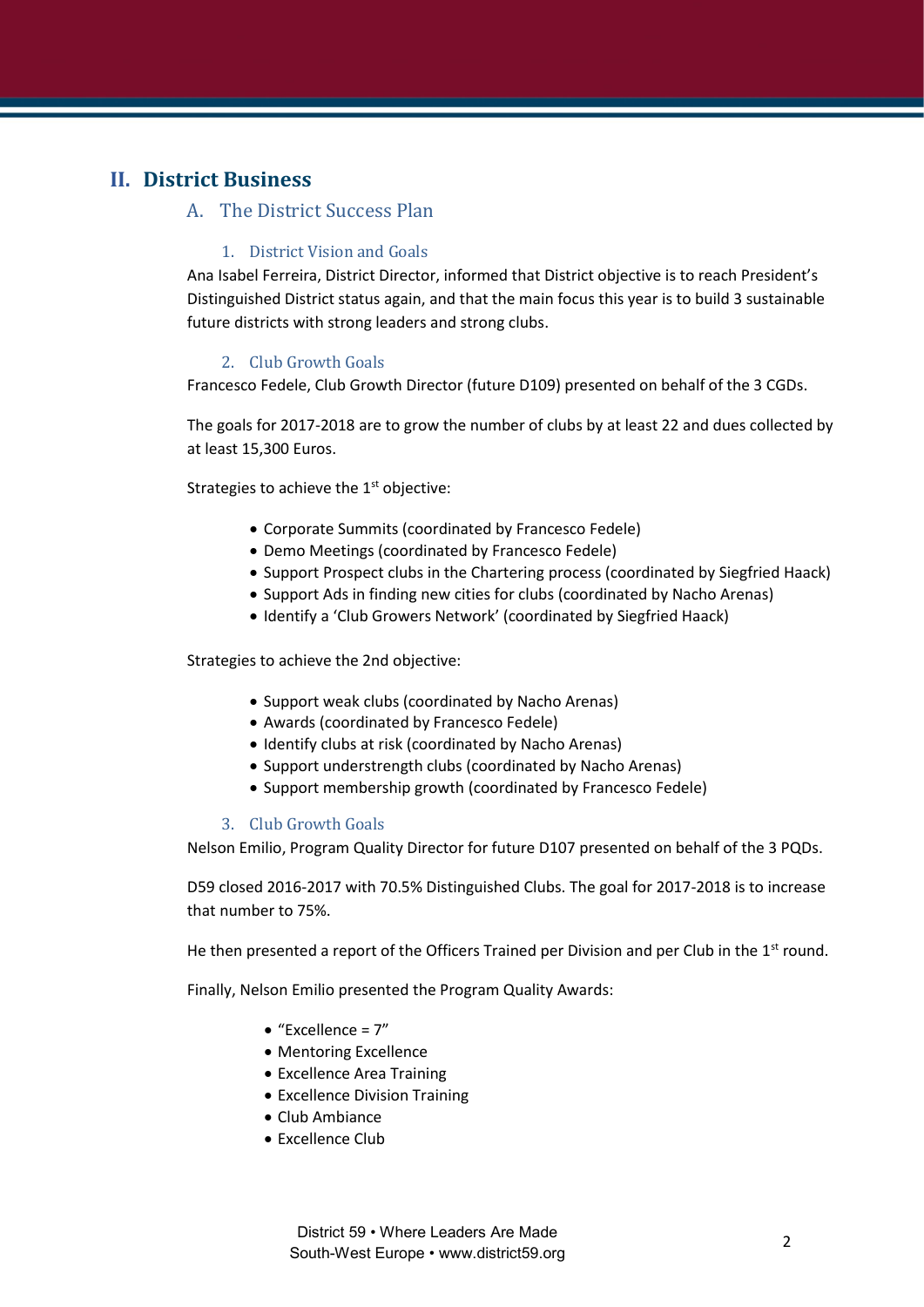#### 4. Public Relations

Barbara Piedade, Public Relations Manager, presented Public Relations goals:

- Build awareness of TM structure, different roles and their responsibilities
- Build trust on the district and its team by DD, AD, Club Officers and Members.
- Build brand awareness and increase recognition by non-members

Barbara proceeded to present the situation analysis by media, the Public Relations Strategy for this year and the expected results for Social Media.

This strategy includes a monthly Newsletter for District Officers which had a 76% open rate in the  $1<sup>st</sup>$  two issues and has the ambitious goal of a 95% open rate.

#### 5. Parliamentarian Procedures

Marike Dijksterhuis PDD and current D59 Parliamentarian presented the Parliamentarian Procedures goals:

- Inform and Inspire
- Train and Inspire
- Prepare and Inspire

#### 6. Q&A / Approval of District Success Plan

A question was raised whether the Power Point was going to be made available (the answer being yes).

MarkFinneran, A1 Director, asked what an area needs to do to be President Distinguished. Chantale Evertsz, PQD (future District 59) referred him to the chapter in the Leadership Manual that contains the information.

Thomas Scheider, I Div. Director, raised a question on which Facebook Pages were the official ones because it was confusing where to find the information.

Barbara Piedade, PR Manager, explained District 59 has one Facebook closed Group for District 59 Officers 2017-2018 and a Toastmasters International District 59 page and closed Group.

Robert Van der Meer, C Div. Director, raised a question as to whether we need to go through the approval process for money for understrength clubs. Francesco Fedele answered what is in the rules.

Aires Marques J Div. Director, raised a question on what would happen after the District split in terms of the information contained in the Minutes, etc.

Ana Isabel, District Director said all relevant information would be contained in a library of documents and it will be up to the future District Directors to keep past decisions or change them. Francesco Fedele, CGD (future District 109) informed the new District domains had already been registered.

Manu Alexander I3 Area Director, raised a question as to whether he could have 2 contestants for each club in the same language since he has 2 English clubs and 2 German clubs.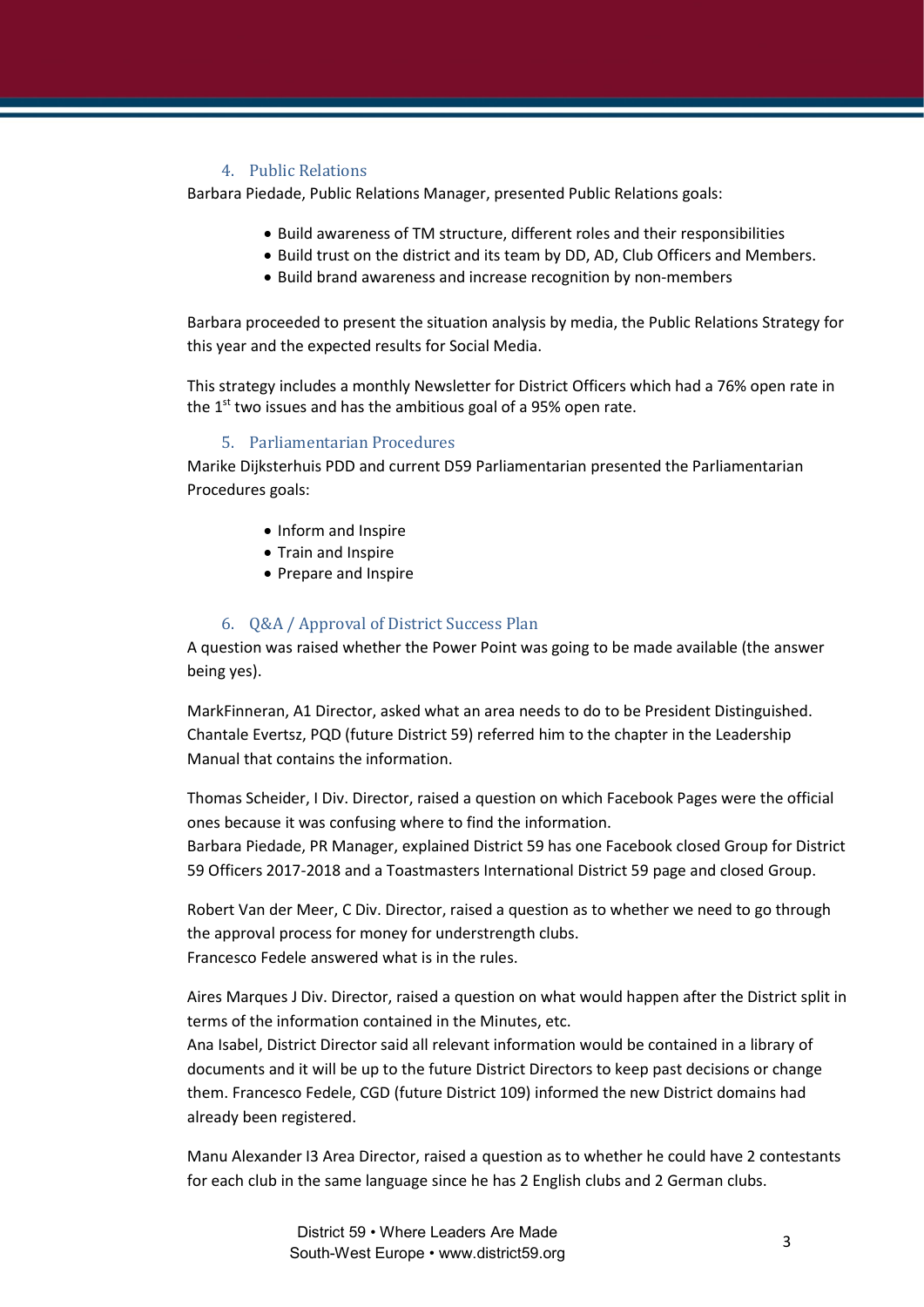This Point of Information was not answered because it was not related to the District Success Plan.

Emilia Fossati, K Div. Director, raised a question as to whether the DLC chair that needs to be found had to be a past District Director.

Ana Isabel, District Director said yes, but since it had to be someone who hadn't been in last years' committee the possibilities were narrow.

Bilal Kan, F3 Area Director, raised a question on what would a Corporate Conference would look like.

Francesco Fedele, CGD (future District 109) informed it was like a big demo meeting for the Corporate world.

Cristiana Juesas, H Div. Director, raised a question on why the Div. Directors were not allowed to do their presentations in a more creative way instead of using the standard template. Ana Isabel, District Director, said her comment would be integrated.

Paulo Garcia Estevez, H2 Area Director, raised a question on the plans for the Youth Leadership Program.

Ulrike Laubner, PQD (future District 109) informed there was a person - Colleen Shaughnessy-Larsson - who is going to be coordinating the whole District's activities.

Arnout Nenderpelt, N Div. Director, raised a question on how many DLCs we are going to have, since we are splitting into 3 Districts.

Ana Isabel, District Director, said there was going to be just one.

Pascal Vilarem, F Div. Director, raised a question on how to make sure that in bigger areas isolated clubs did not stay isolated.

Francesco Fedele, CGD (future District 109) suggested the use of technology like Zoom or Skype and a network of mentors for Club Officers.

Robert Van der Meer, C Div. Director, raised a Motion to Approve the District Success Plan, and the motion was seconded.

The District Success Plan was approved with no one Against and no Abstentions.

#### B. Division Success Plans

Division Success Plans were presented according to the agenda, in a non-alphabetical order, grouped by the Districts they will be incorporating next year.

- Division A Success Plan presented by Nathalie Damas
- Division B Success Plan presented by Lucien Bollen
- Division C Success Plan presented by Robert Van der Meer
- Division F Success Plan presented by Pascal Vilarem
- Division N Success Plan presented by Arnout Nederpelt

District 59 • Where Leaders Are Made South-West Europe • www.district59.org <sup>4</sup>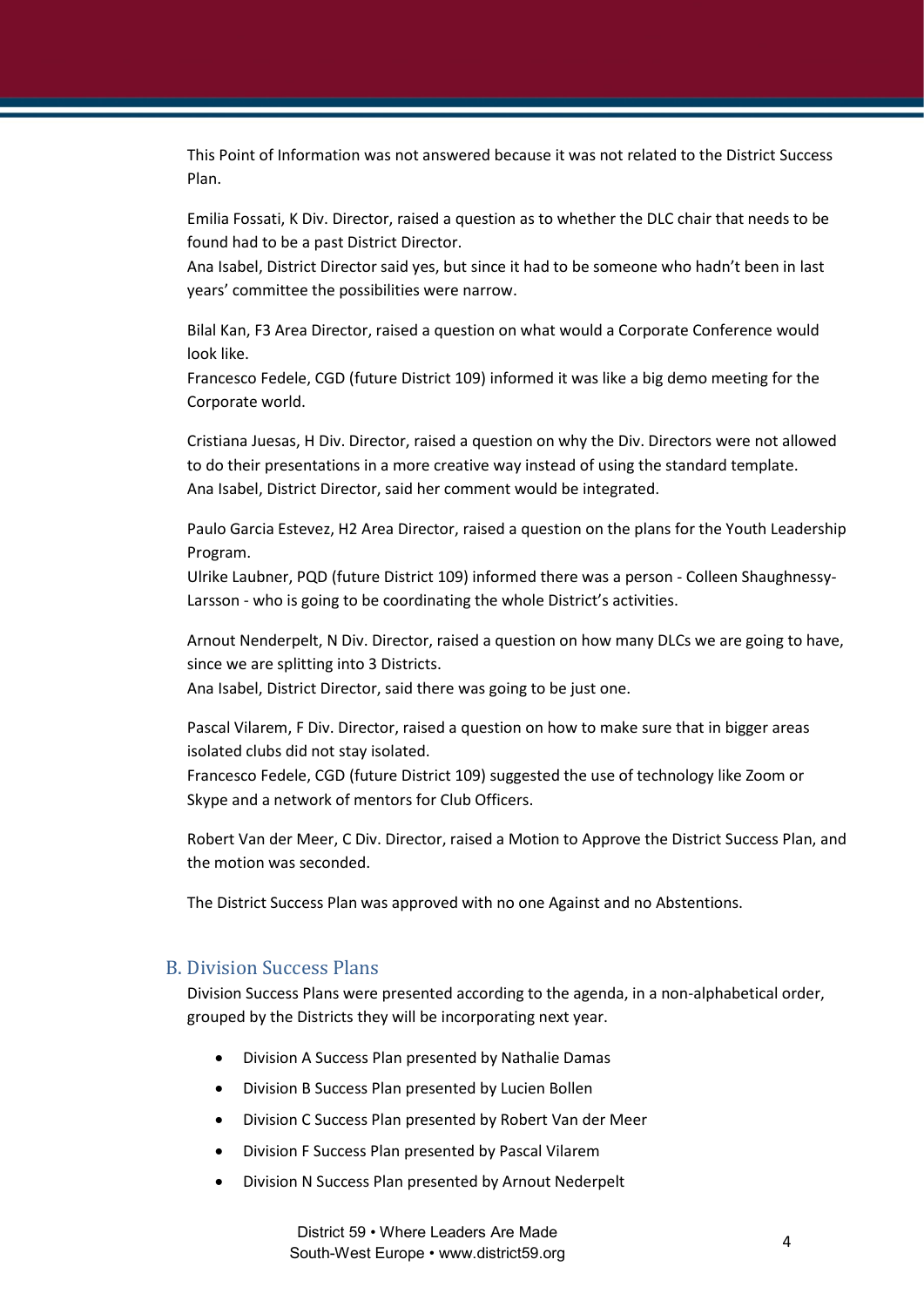- Division D Success Plan presented by Luís Prazeres
- Division H Success Plan presented by Cristina Juesas
- Division K Success Plan presented by Emilia Fossati
- Division L Success Plan presented by Alexandra Nunes
- Division M Success Plan presented by Flávio Oliveira
- Division E Success Plan presented by Bigi Vitolic
- Division G Success Plan presented by Metaxia Kritsidima
- Division I Success Plan presented by Thomas Schneider
- Division J Success Plan presented by Aires Marques

#### C. District Budget

Ray Noble, Finance Manager, presented the Audit Committee Report for last year's accounts.

Ana Isabel Ferreira, District Director asked for a motion to approve the Audit Committee Report as presented. Aires Marques, J Div. Director, moved to approve and the motion was seconded.

The motion was carried by unanimity.

Ray Noble, Finance Manager, presented the Draft of the District Budget.

### Q & A

Patricia Masencal, Area G3 Director, raised a question on whether the Area Directors can be supported financially when they visit prospect clubs. Nelson Emilio PQD (future District 107) said No because they are not Clubs.

Frank Cremer, Area N1 Director, raised a question on the use of the surplus from last year and the year before.

Ana Isabel Ferreira, District Director said that the District Success Plan would lead to using the money budgeted and we would have a follow up monthly.

Nelson Emilio PQD (future District 107) remarked that money is not spent because the Div. Directors and Area Directors don't spend the all the money they could because they don't present initiatives for approval.

Thomas Schneider, I Div. Director, asked if it was possible to allocate more money to Switzerland adapting expenses to the cost of living. Ray Noble said no.

Mark Finnerman, A1 Director, asked if there were details of Budget and P & L available. Ana Isabel Ferreira, District Director said that it would be available on the District's website.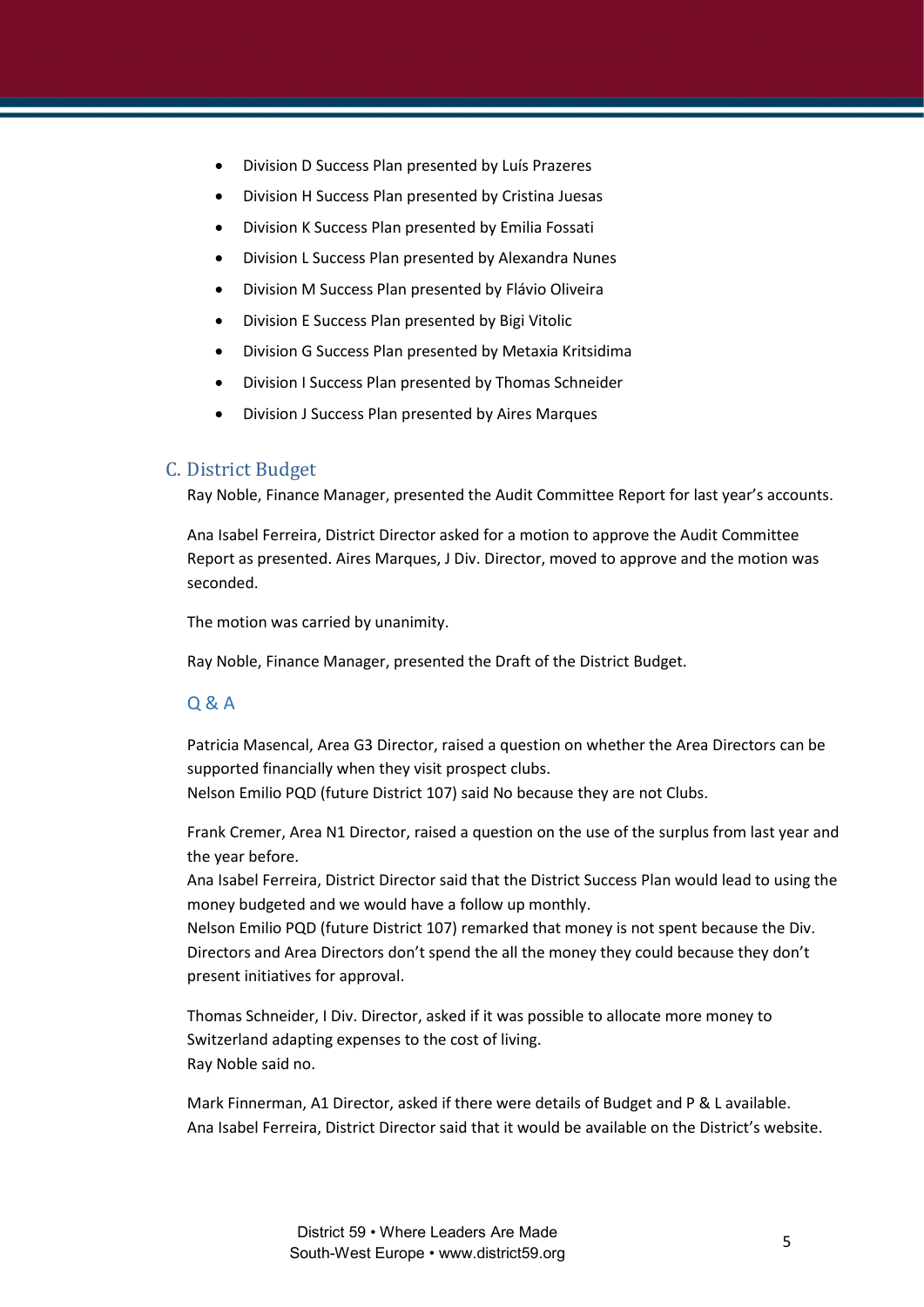Emilia Fossati, K Div. Director, raised a question on whether there would an easy to use document with what would be authorized expenses like last year. Ray Noble, Finance Manager, clarified that it was all included in the Expense Guidelines.

A question was raised on whether Finance knew how much a member brought to the District Ray Noble, Finance Manager, clarified that it was \$11,25 per 6 months.

Cristina Juesas, H Div. Director, raised a question on how would people who have to travel longer distances have enough money for travel to DECMs and DOTs. Ray Noble, Finance Manager, clarified it would be analysed on a case by case basis.

Pascal Villarem, F Div. Director, raised a Point of Information on whether success stories could be share throughout the District to inspire more initiatives.

Ana Isabel Ferreira, District Director said Yes, we could have like a library of best practices and Nelson Emilio PQD (future District 107) gave the example of Francesco Fedele, Club Growth Director (future D109) who run different Facebook campaigns.

Robert Van der Meer, C Div. Director, moved to approve the Budget and the motion was seconded.

Aires Marques, J Div. Director, raised a question on the possibility of having no cap for travelling and using actual cost of travelling. Ana Isabel Ferreira, District Director said Q & A had finished.

Emilia Fossati, Division K Director, raised a Motion to Extend Limits of Debate by 5 minutes, and the motion was seconded. Motion was carried.

Emilia Fossati, Division K Director, raised a Point of Information on having travel reimbursed for Division and Area Events.

Ana Isabel Ferreira, District Director said there is no budget for Division and Area Contest travelling.

Pablo Garcia Estevez, H2 Director, raised a Point of Information on whether other Areas of the same Division can use the unused budget of another Area.

Ana Isabel Ferreira, District Director said that can be done if agreed between the Areas and approved by Div. Director, CGD and FM.

Aires Marques, J Div. Director, proposes to Amend the Budget so that the actual travel expenses may be covered as long as the procedures are respected, written down, tickets bought 3 months in advance and costs kept as low as possible. Ray Noble, Finance Manager informed that it would be specified in the Expense Guideliness. Upon being asked if he would withdraw the motion if a note would be added to the guidelines stating that the actual costs are covered as long as the procedures are respected, Aires Marques, J Div. Director, withdrew the Motion to Amend.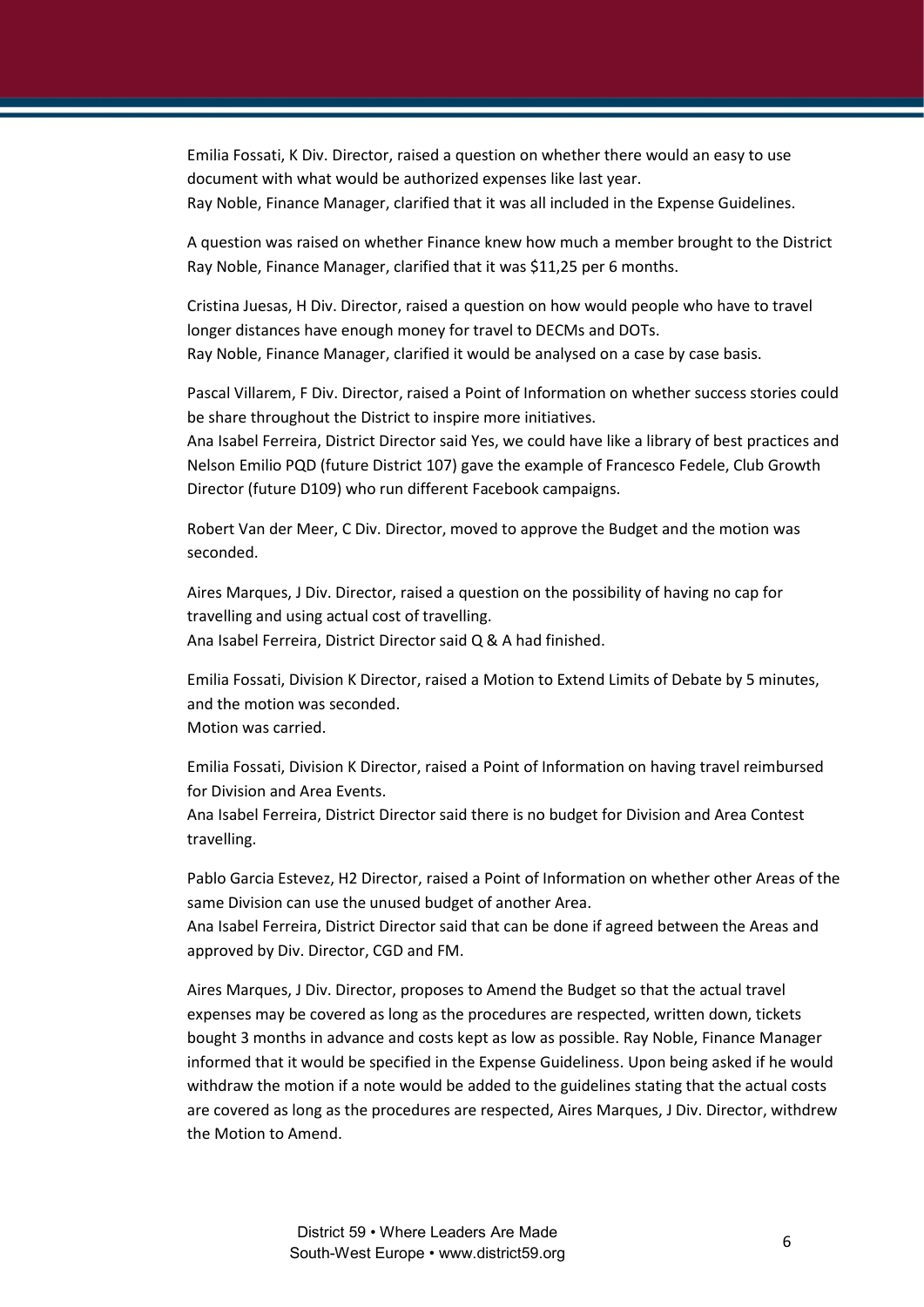Ana Isabel Ferreira, District Director, asked for a motion to approve, Robert Van der Meer, C Div. Director, moved to approve and it was seconded.

The Budget was approved with 3 Abstentions and no votes Against.

## TI Annual Business Meeting

Ana Isabel Ferreira, District Director, presented the report from the Toastmasters International Annual including International Representatives elected and Proposals Approved.

### DLC Presentation

Marike Dijksterhuis, PDD and current D59 Parliamentarian presented the DLC 2017-2018: Timeline, the District Leadership needs for July 1, 2018 and did a call to action for all DOs to start looking for a DLC representative from each Division and possible successors for all current Officers.

Robert Van der Meer, C Div. Director, raised a Point of Information on whether to recommend a candidate if one intends to be one.

Metaxia Kritsidima, G Div. Director, raised a Point of Information on whether you needed 1 or 2 people if you were going to have 2 future Divisions. Marike Dijksterhuis, PDD and current D59 Parliamentarian said she would confirm if it was 2.

Ulrike Laubner, PQD (future District 109), raised a Point of Information to confirm that the DLC Chair could not be someone who has served in the Committee for the previous year. Ana Isabel Ferreira, District Director, confirmed.

### IT Report

Francesco Fedele, Club Growth Director (future D109) presented the IT Report including the announcement of the IT Support Team, the IT current infrastructure and needs and the future infrastructure and needs.

# **III. Other Business**

### A. TMI Magazine

Robert Van der Meer, C Div. Director, informed that he had been contacted by TMI asking for more articles so that the European vision was featured more often and have a voice.